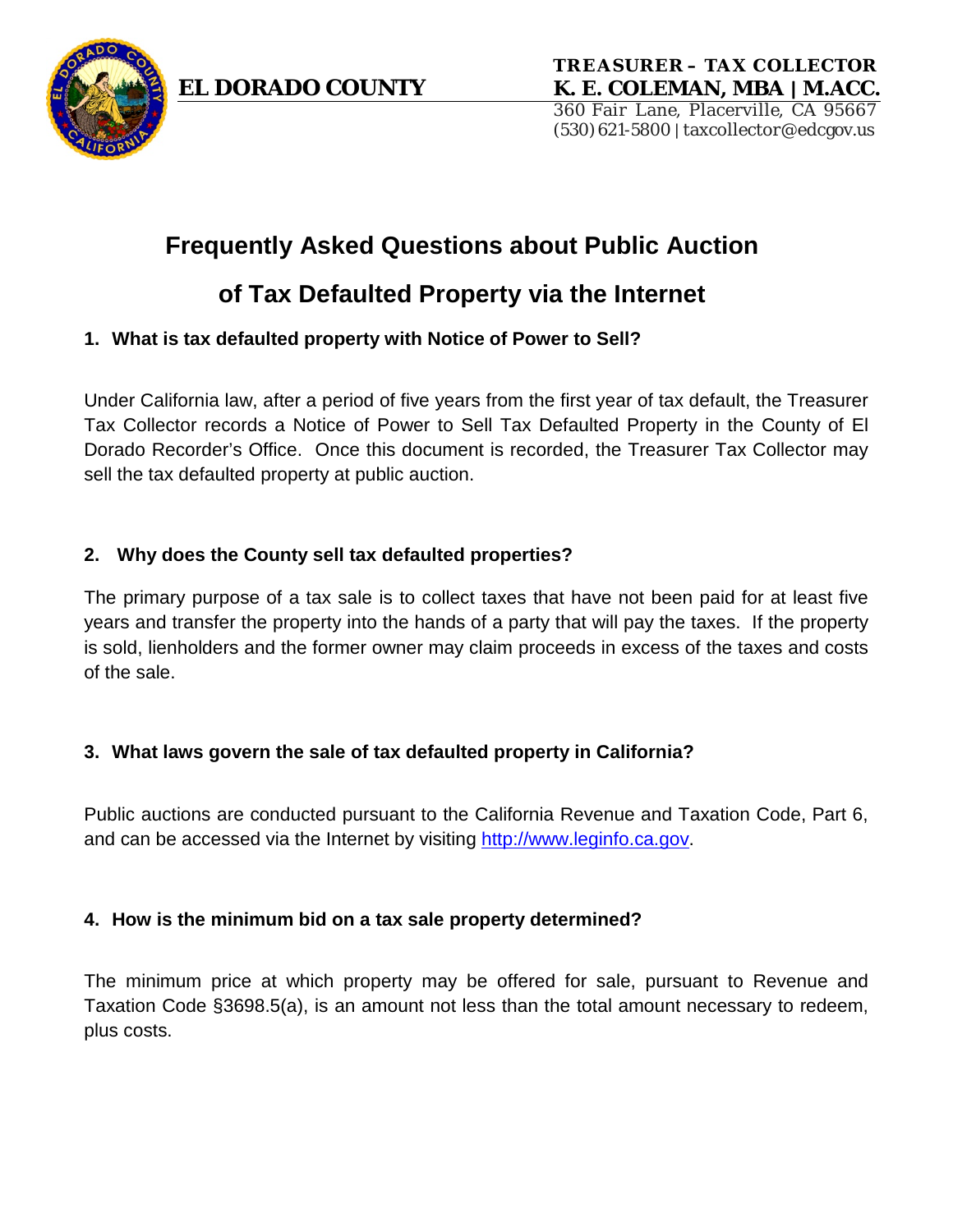

### **5. When does the right to redeem a tax defaulted property cease?**

The right to pay the property taxes in full to avoid the sale of the property ceases at the close of business, 5:00 p.m. Pacific Standard Time (PST) on the last busin ess day prior to the tax sale. In the State of California there is no extended right of redemption beyond this date and time.

### **6. Can I obtain title to the property by paying the delinquent taxes?**

No. Legal title can only be obtained by becoming the successful bidder at the county tax sale and the Treasurer Tax Collector recording a tax deed to the purchaser.

### **7. Does the County guarantee the property?**

### **NO. BE AN INFORMED BIDDER – ALL PROPERTIES ARE SOLD "AS IS."**

Prospective bidders are urged to examine the title, location and desirability of the properties available to their own satisfaction prior to the sale. The County makes no guarantee, expressed or implied, relative to the title, location or condition of the properties for sale. In addition, the County assumes no responsibility, expressed or implied that the properties are in compliance with zoning ordinances, mining and reclamation regulations; conform to building codes and permits, and/or any other applicable regulations or permits. No government entity is liable for damages sustained to property purchase at public auction, including from the time of the sale until the recordation of the tax deed to the purchaser.

### **8. Are contaminated/possible contaminated properties identified?**

Yes, if the Treasurer Tax Collector is aware of such properties. When we become aware of properties on our tax sale list that we know or suspect to be contaminated, we will identify these properties along with supplying the agency's name and address where all available information may be reviewed. **DO NOT** bid on these types of properties unless you understand the issues related to contaminated properties. Prior to bidding, you should contact your attorney regarding any purchases of contaminated properties.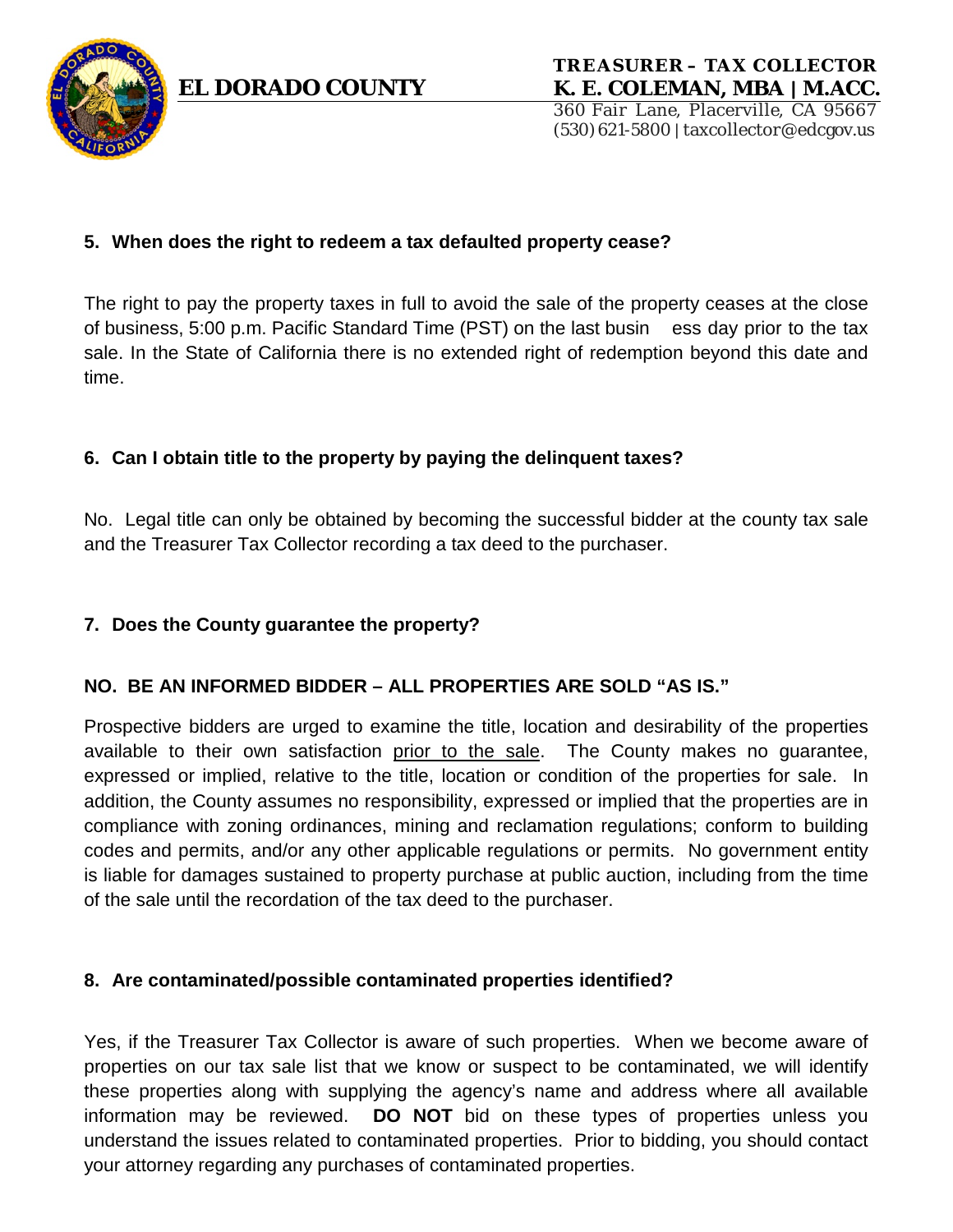

#### **TREASURER – TA X COLLE CTOR EL DORADO COUNTY K. E. COLEMAN, MBA | M.ACC.**

360 Fair Lane, Placerville, CA 95667 (530)621-5800| taxcollector@edcgov.us

### **9. What kind of title do I get?**

The deed you receive from the Treasurer Tax Collector is a tax deed; it conveys to you whatever right, title, and interest the former owner had in the property. Nothing more is conveyed to you.

#### **10. Do liens or encumbrances on a tax defaulted property transfer to the new owner after purchase of the property at a tax sale?**

Per Revenue and Taxation Code §3712:

- a) Any lien for installments of taxes and special assessments, that installments will become payable upon the secured roll after the time of the sale.
- b) The lien for taxes or assessments or other rights of any taxing agency that does not consent to the sale under this chapter.
- c) Liens for special assessments levied upon the property conveyed that were, at the time of the sale under this chapter, not included in the amount necessary to redeem the tax defaulted property and where a taxing agency that collects its own taxes has consented to the sale under this chapter, not included in the amount required to redeem from sale to the taxing agency.
- d) Easements of any kind, including prescriptive, constituting servitudes upon or burdens to the property; water rights, the record title to which is held separately from the title to the property and restriction of record.
- e) Unaccepted, recorded, irrevocable offers of dedication of the property to the public or a public entity for a public purpose, and recorded options of any taxing agency to purchase the property or any interest therein for a public purpose.
- f) Unpaid assessments under the Improvement Bond Act of 1915 (Division 10 (commencing with Section 8500) of the Streets and Highways Code) that are not satisfied as a result of the sale proceeds being applied pursuant to Chapter 1.3 (commencing with Section 4671) of Part 8 or that are being collected through a foreclosure action pursuant to Part 14 (commencing with Section 8830) of Division 10 of the Streets and Highways Code.
- g) Any federal Internal Revenue Service liens that pursuant to provisions of federal law are not discharged by the sale, even though the Tax Collector has provided proper notice to the Internal Revenue Service before that date.
- h) Unpaid special taxes under the Mello-Roos Community Facilities Act of 1982 (Chapter 2.5 (commencing with Section 53311) of Part 1 of Division 2 of Title 5 of the Government Code) that are not satisfied as a result of the sale proceeds being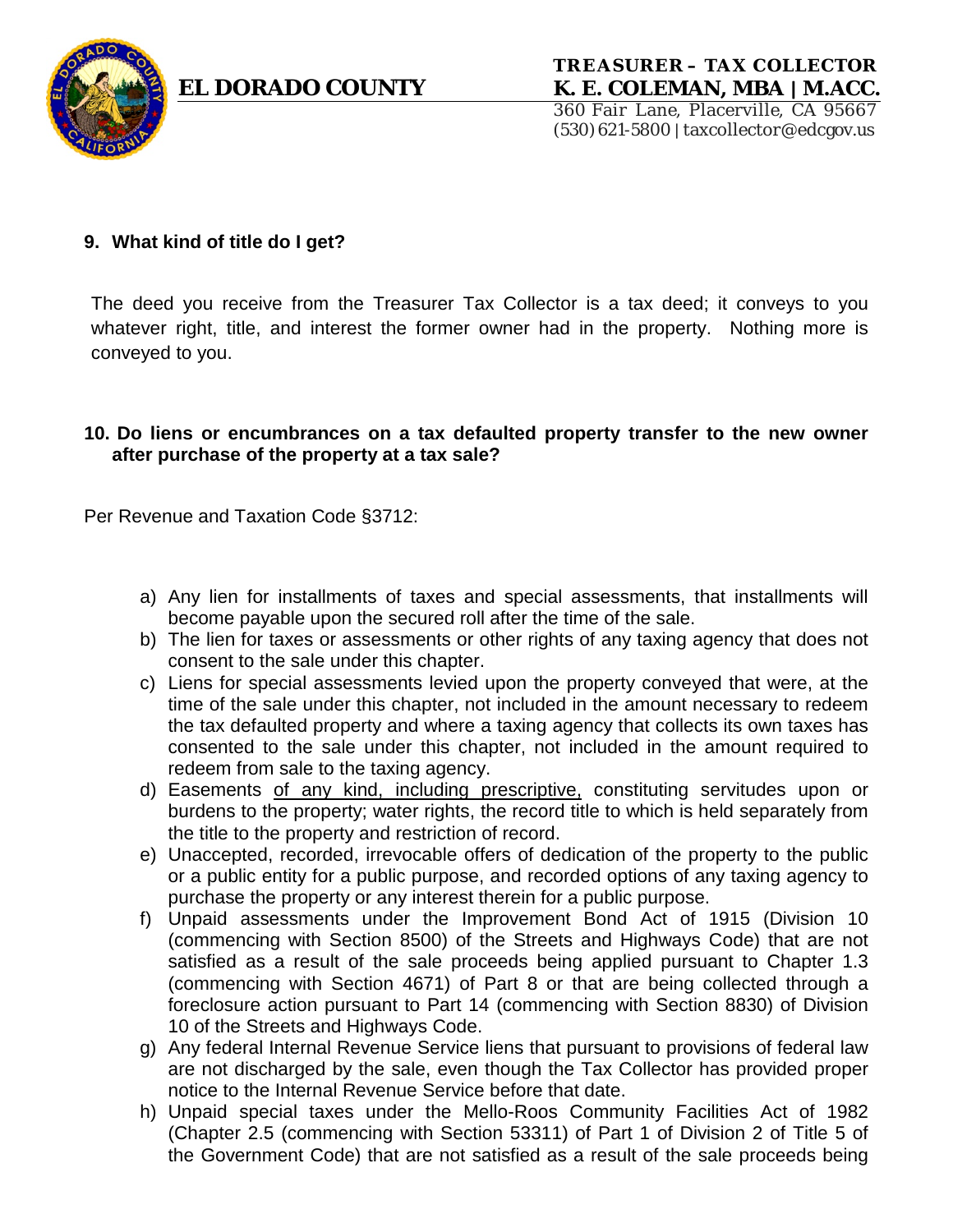



applied pursuant to Chapter 1.3 (commencing with Section 4671) of Part 8 or that are being collected through a foreclosure action pursuant to Section 53356.1 of the Government Code. A sale pursuant to this chapter shall not nullify, eliminate or reduce the amount of a foreclosure judgment pursuant to Section 53356.1 of the Government Code.

### **11. How can I obtain Plat maps?**

To obtain plat/parcel maps please contact the County of El Dorado's Recorder Clerk's Office at 360 Fair Lane, Placerville, CA 95667. The County Surveyor provides a link to search G.I.S. maps at [https://see-eldorado.edcgov.us/ugotnet.](https://see-eldorado.edcgov.us/ugotnet) Please view the tutorial video for detailed instructions on how to view maps on your computer. The County Surveyor's plat maps and map books can determine the geographical location of a particular property; exact boundary lines of a property can be determined only by a survey of the property undertaken at the purchaser's expense.

### **12. How can I determine what use I can make of a tax sale property before I purchase it?**

No expressed or implied warranty is given with respect to the parcels and they are sold "AS IS". Bidders are responsible for knowing what they are purchasing. The County of El Dorado Planning Department can provide information regarding zoning, general plan designation, water source and if a permitted structure is located on a particular property. Recorded easements on a particular property can be obtained by reviewing the records located in the Recorder's Office.

### **13. How can I register as a bidder for the online auction?**

Bid4Assets.com will begin registering bidders on **February 25, 2022**.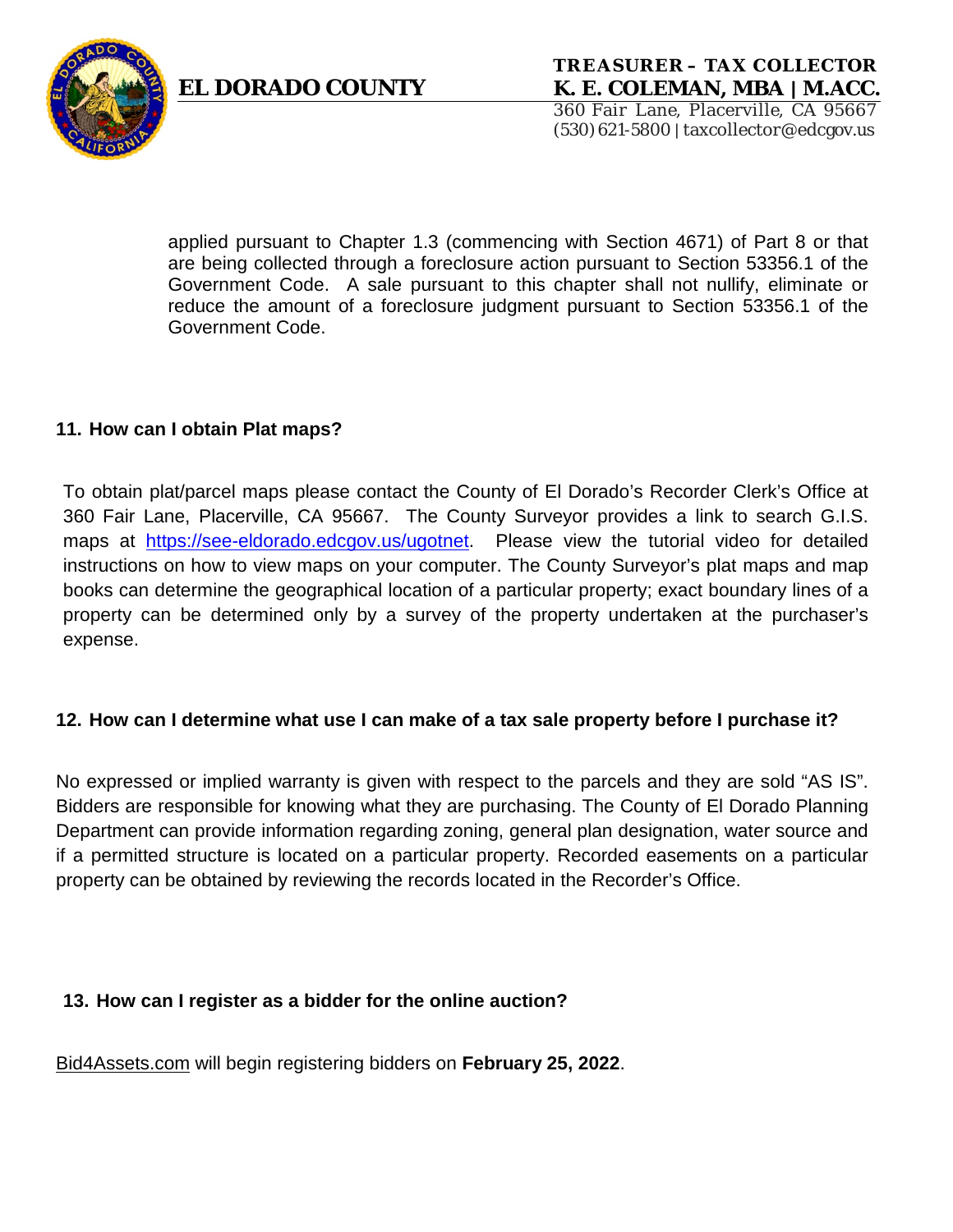

# **TREASURER – TA X COLLE CTOR EL DORADO COUNTY K. E. COLEMAN, MBA | M.ACC.**

360 Fair Lane, Placerville, CA 95667 (530)621-5800| taxcollector@edcgov.us

For more information and instructions on how to register for the online auction go to [www.bid4assets.com](http://www.bid4assets.com/) or call 1-877-427-7387. You may bid by fax if you do not have access to the Internet. There are computers available for public use at the county library located at 345 Fair Lane, Placerville, CA. A bid deposit of one thousand dollars (\$1,000.00) will be required before placing a bid on any parcel. Bidders are advised to arrange for their deposits early to ensure funds are cleared prior to auction start. The Treasurer Tax Collector's office does **not** register bidders nor accept bids. All questions should be directed to [www.bid4ssets.com.](file://tcdata/tc-wpfiles/Tax%20Sale/Bid4Assets/www.bid4ssets.com.)

### **14. How does the bidding process work?**

All parcels are assigned an Auction ID number. Minimum bids will be as stated per parcel and each raise will be in increments of at least \$100.00 until the close of the auction on the stated date and time. For a more detailed explanation of the bidding process, please go to [www.bid4assets.com](http://www.bid4assets.com/) and view the help tutorial videos.

An auto bid can save you time and money. An auto bid authorizes Bid4assets to bid \$100.00 above any competing bid, up to, but not exceeding the maximum dollar amount that you are willing to pay. In other words, your bid will automatically increase ONLY as other bidders participate, up to the amount you specify as your maximum bid. This enables you to continually bid without having to constantly monitor the auction.

### **15. How can a successful bidder pay for a property at tax sale?**

Successful bidders must pay by cashier's check, money order or a wire transfer. All payments must be received by 5:00 p.m. Pacific Standard Time (PST) three (3) business days after the sale closes. In addition to the final bid, the documentary transfer tax (\$0.55 per \$500.00 of the purchase price) is added to each successful bidder.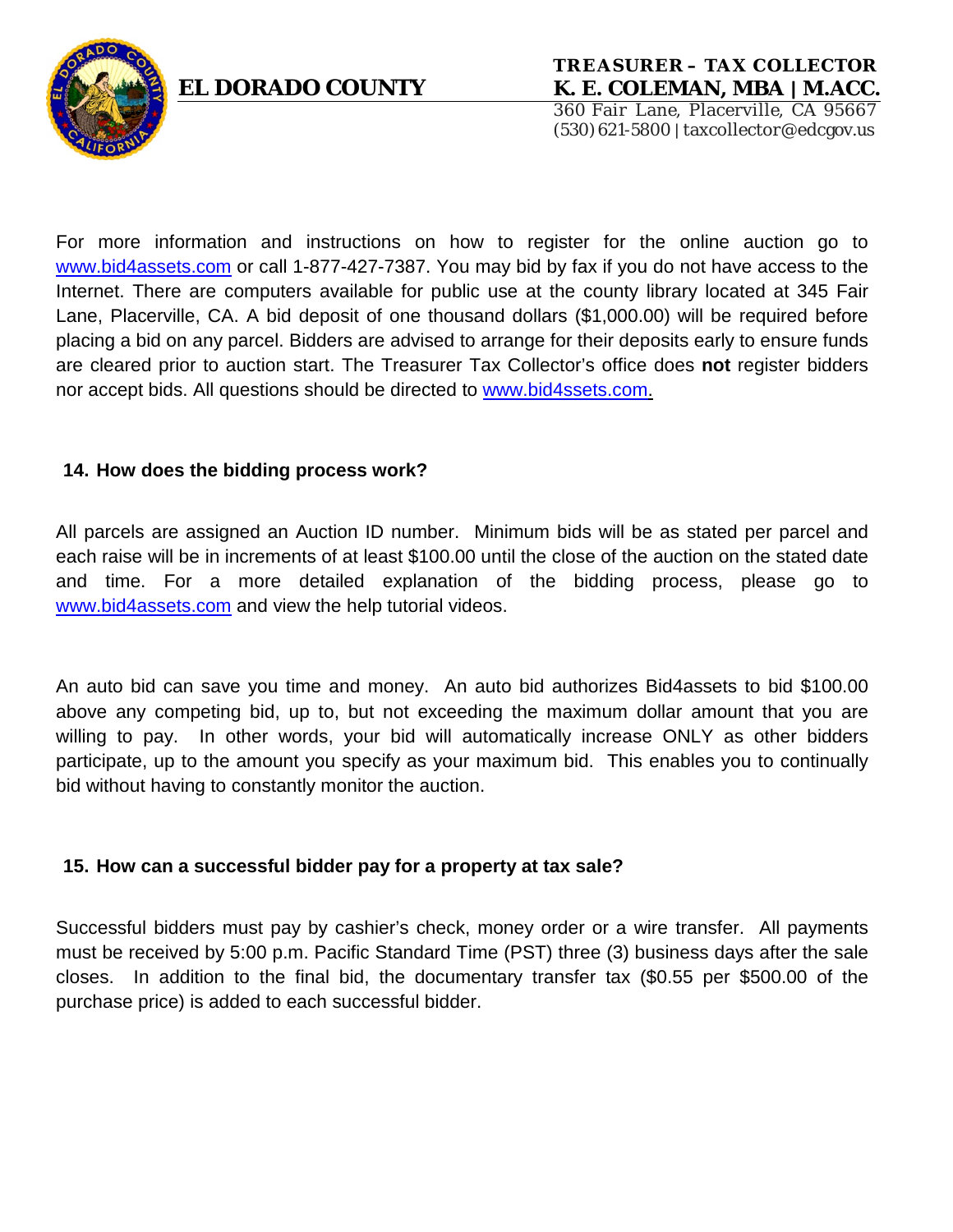

#### **16. How soon can I take possession of a property after purchase at the tax sale?**

The successful bidder may generally take possession of a property after confirming that the tax deed to the purchaser has been recorded by the county. Any parties of interest have one year from the date of recording of the tax deed to the purchaser to contest the validity of the sale.

#### **17. What happens to property that does not sell at the tax sale?**

The owner's right to redeem the property revives if not sold. Any parcels remaining unsold may be reoffered at a new sale within 90 days of the original sale date, pursuant to Revenue and Taxation Code §3692(e).

### **18. What happens if I am the successful bidder but decide that I don't want the property after all?**

Be sure that you want the property before you bid. ALL SALES ARE FINAL AND THERE ARE ABSOLUTELY NO REFUNDS. In the event of a default, appropriate legal action against the bidder will be pursued.

Failure to consummate the sale within the specified time period shall result in the forfeiture of any deposit made and all rights that the purchaser may have had with respect to the property. Failure to consummate the sale will also bar the bidder from participating in future tax sales for this county, and possibly other counties. Please review Revenue and Taxation code §3456 <http://www.boe.ca.gov/lawguides/property.>